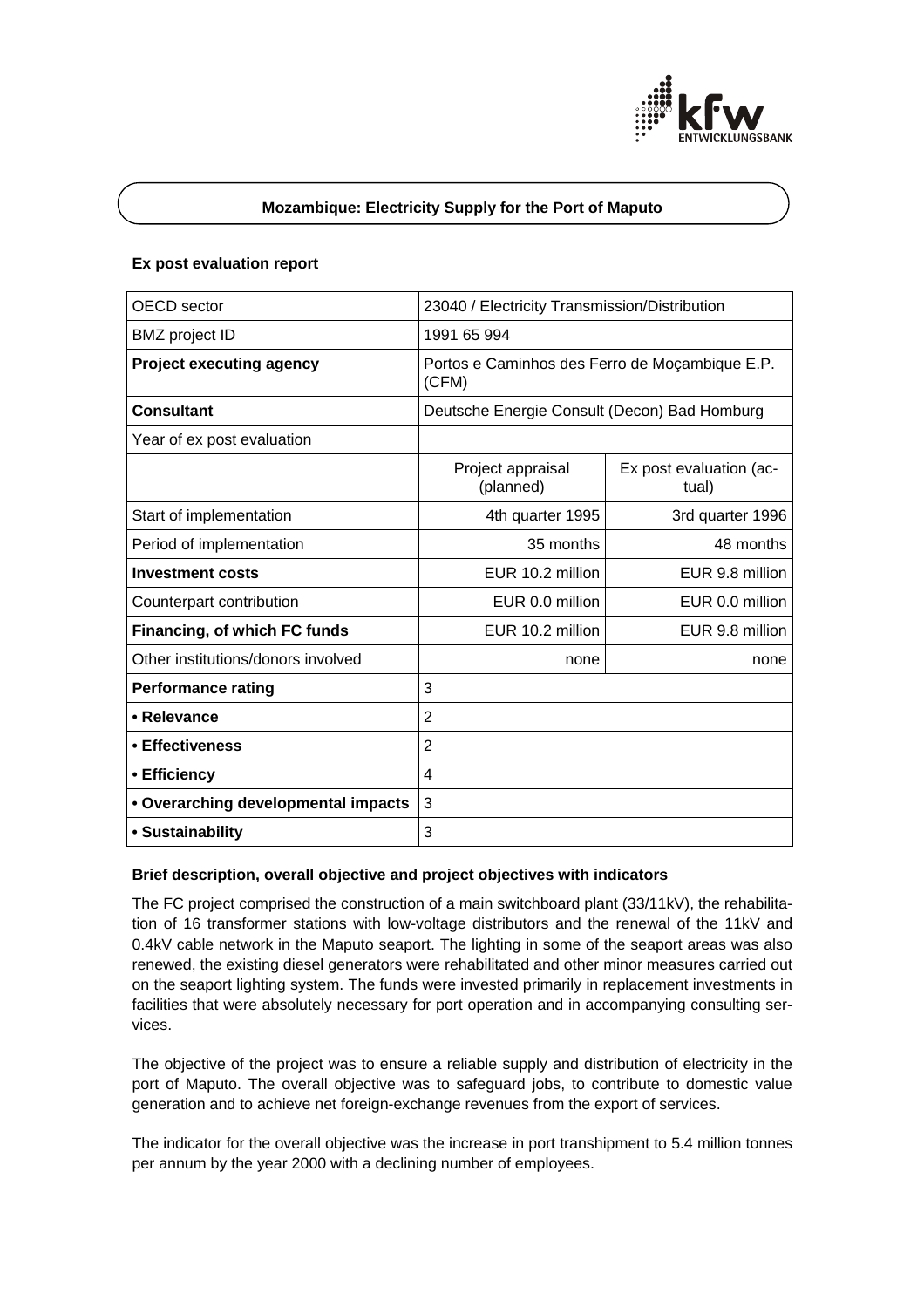The indicator for achieving the project objective was a reliable port operation with an at least 99% availability of the electricity fed into the grid, and power cuts of less than 80 hours a year on the medium voltage level.

# **Project design / major deviations from the original project planning and their main causes**

Under the World Bank project "Maputo Corridor Revitalisation Project" (MCRP, a "Technical Assistance Project" with a volume of USD 9.3 million"), which was started in 1993, the serious fundamental weaknesses of the Maputo seaport were to be solved and a contribution was to be made to restoring good transhipments in the port, which had dropped to only 2.4 million tonnes, back to its old level of 15 million tonnes. The development strategy that was pursued comprised the following elements: (a) privatisation of most of the seaport and railroad operation through long-term lease agreements or a takeover by joint ventures with government participation; (b) conversion of the state-owned agency CFM into an autonomous enterprise that was to perform mainly controlling and supervisory functions and be responsible only for the basic infrastructure such as roads and electricity supply and services such as pilot services in the port; (c) dismissal of a large part of the redundant staff on the basis of a social plan. Although delayed, the MCRP was mostly completed successfully. British development cooperation drew up a master plan for the necessary investments in the Port of Maputo in 1992. A need for investment worth USD 182 million was established for the rehabilitation and expansion of the long neglected port facilities, of which USD 20 million was for priority measures in general port areas, which also include the FC project. The services financed from FC funds were tendered on a turnkey basis, and the executing agency was supported by a consultant financed from FC funds for the preparation and evaluation of the tender, and for the supervision and acceptance of the civil works. The project costs eventually differed considerably from the original estimate. Lower contract prices were achieved, leaving a substantial balance which was partly used for the following additional measures:

- Renewal of the lighting of the main port facilities outside the concession area of the future private operator:
- Supply of lighting equipment for a newly constructed access road and a 11 kV switchboard plant for the sugar terminal;
- Rehabilitation of the two diesel generators in the main transformer station A (without capacity expansion), which can serve as an emergency power source when needed;
- Renewal of the direct current and alternating-current connections on the port cranes as the existing connections were no longer safe.

A remaining balance of EUR 0.5 million was reprogrammed for the FC project electricity supply Matola Seaport. Administrative delays within the executing agency and problems with Mozambican customs clearance led to a delay in the start of the project and prolonged the implementation period.

#### **Key results of the impact analysis and performance rating**

The result of the FC measures was a functioning power supply for all electrically operated facilities and equipment in the Maputo Seaport. The design of the project measures as basic equipment was appropriate even from today's perspective. There are standard sizes for the majority of the equipment components that were installed. The smallest design standards available were usually applied that would still be appropriate for an eventual considerable expansion of the transhipment volume at a later stage.

The FC project made an important contribution to securing the supply of electricity for the Port of Maputo as one of the fundamental pre-requisites for maintaining and further developing the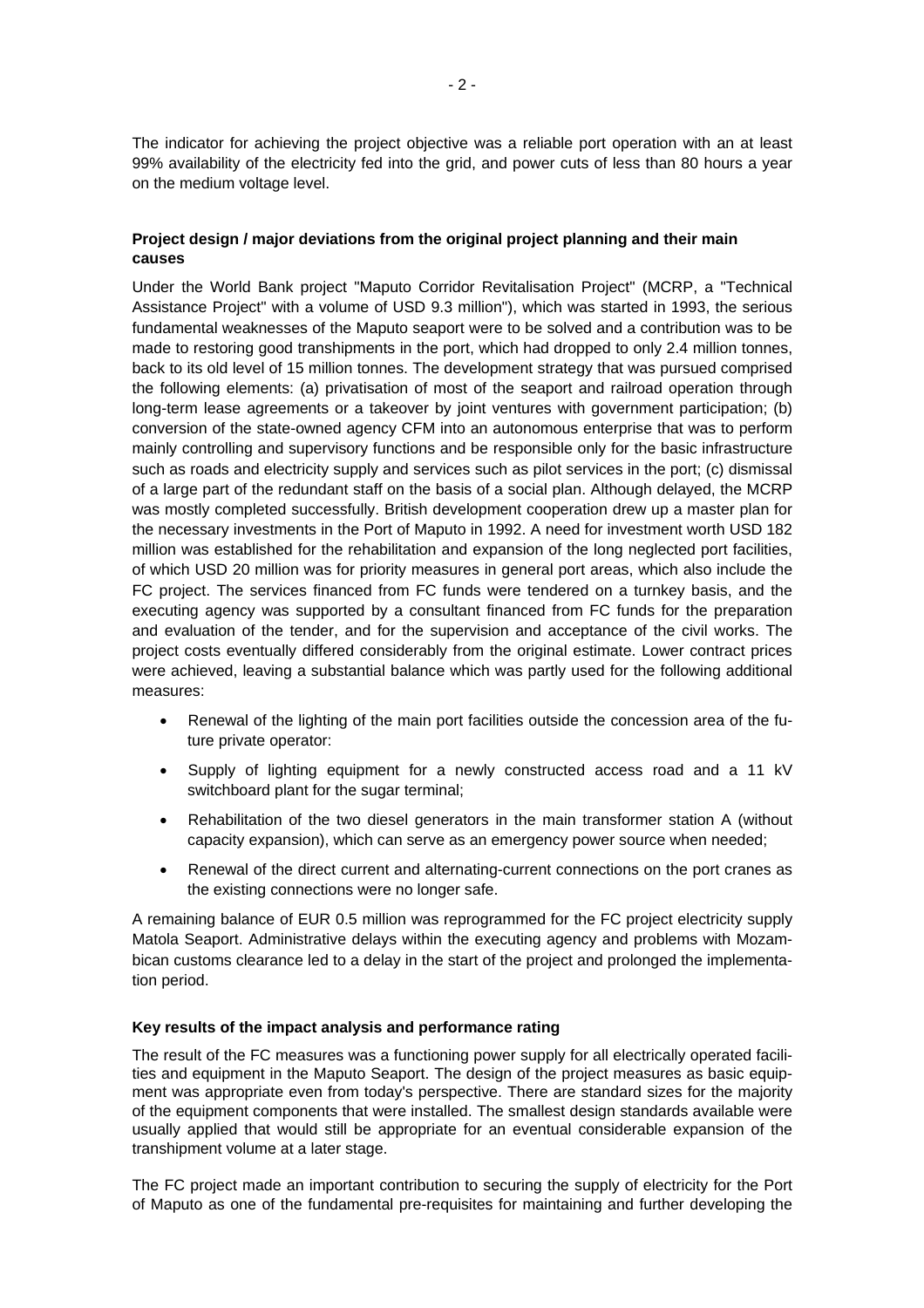port operation. Without it there would not have been any possibility of increasing the transhipment volume and implementing the privatisation (as a prerequisite for long-term sustainable operation of the port).

The transhipment volume in the port of Maputo (2004: 5.4 million tonnes) increased much more slowly than originally forecasted but showed a positive trend (2005: 6.4 million tonnes and 690 vessels handled; for 2006 CFM expects around 7 million tonnes on the basis of the current trend). International transports account for 99% of the transhipment.

The private consortium "Maputo Port Development Company (MPDC)" has been operating the main portion of the port terminal as the main lessee since 2003. The implementation of the agreed investment programme (around USD 70 million) for the renewal and expansion of the port facilities has started. It is estimated that around USD 45 million has already been invested for various measures that have improved the performance of the port (among others, reduction of average berthing times from 13 to three hours and increase in transhipment capacity to around 15 million tonnes).

In particular the transport link to the Republic of South Africa (RSA) is of great importance for port operation. There are deficiencies in this area. The concessionary of the Ressaro Garcia train link to the RSA failed to start its contractually agreed operation. CFM rescinded the concession agreement in mid-2005 and has resumed operating the line itself, on which there is little traffic (2.1 million tonnes in 2005, around half of which was coal). The transport link is likely to improve once the World Bank-financed line rehabilitation, (cost of around USD 12 million) has been completed in early 2007. The parallel highway to the RSA, which takes around 75% of the traffic, is not a real alternative to rail transport for mass goods like coal or iron ore. Another obstacle for road transport is that the RSA offers a timeframe of only 16 hours per day for customs clearance. As a consequence of the inadequate transport link to the RSA MPDC as port operator is unable to achieve the goods transhipment presupposed by its business and financing models. MPDC has quoted the shortfall at around 7 million tonnes per year and has refused to pay part of the concession fees to CFM since 2004.

It was not possible to obtain precise information on the quality of port services and their costs because of the conflict between the CFM and the port concessionary MPDC. The operating situation appears to be unproblematic. As well, the considerable increase in goods transhipment since project appraisal and its continuous increase are indications of a generally satisfactory operating situation. The World Bank has confirmed that MPDC has been doing very good work in the area of safety, health and environmental management.

The profit and loss account of CFM reports quite a positive position, but this is not very informative as the profit of USD 30 million (2005) was based on extraordinary revenues that were not detailed. The financial situation of MPDC is problematic because it incurred high losses at the outset which severely weakened the company's equity position. The financial position of CFM and MPDC is somewhat unclear or weak, posing risks to the sustainable operation of the port. On the other hand, the South African logistics firm Grindrod Ltd. (2005: turnover of EUR 700 million, after-tax profit of EUR 115 million) acquired 12.24% of the share capital of MPDC in April 2006. Grindrod intends to further expand the port capacities and to become a driving force at MPDC. As the owner of the Matola coal terminal, Grindrod is investing USD 25 million, which gives some credibility to its announcement.

The indicator for the overall objective had been formulated as an "increase in port transhipment to 5.4 million tonnes per annum by the year 2000 with a declining number of employees". This overall objective was to be achieved through privatisation, institutional restructuring and rehabilitation of the infrastructure. As measured by the indicator, the overall objective of 5.4 million tonnes in goods transhipment was achieved in 2004, albeit four years later than planned.

The indicator for achieving the project objective was a reliable port operation with an at least 99% availability of the electricity fed into the grid and power cuts of less than 80 hours a year on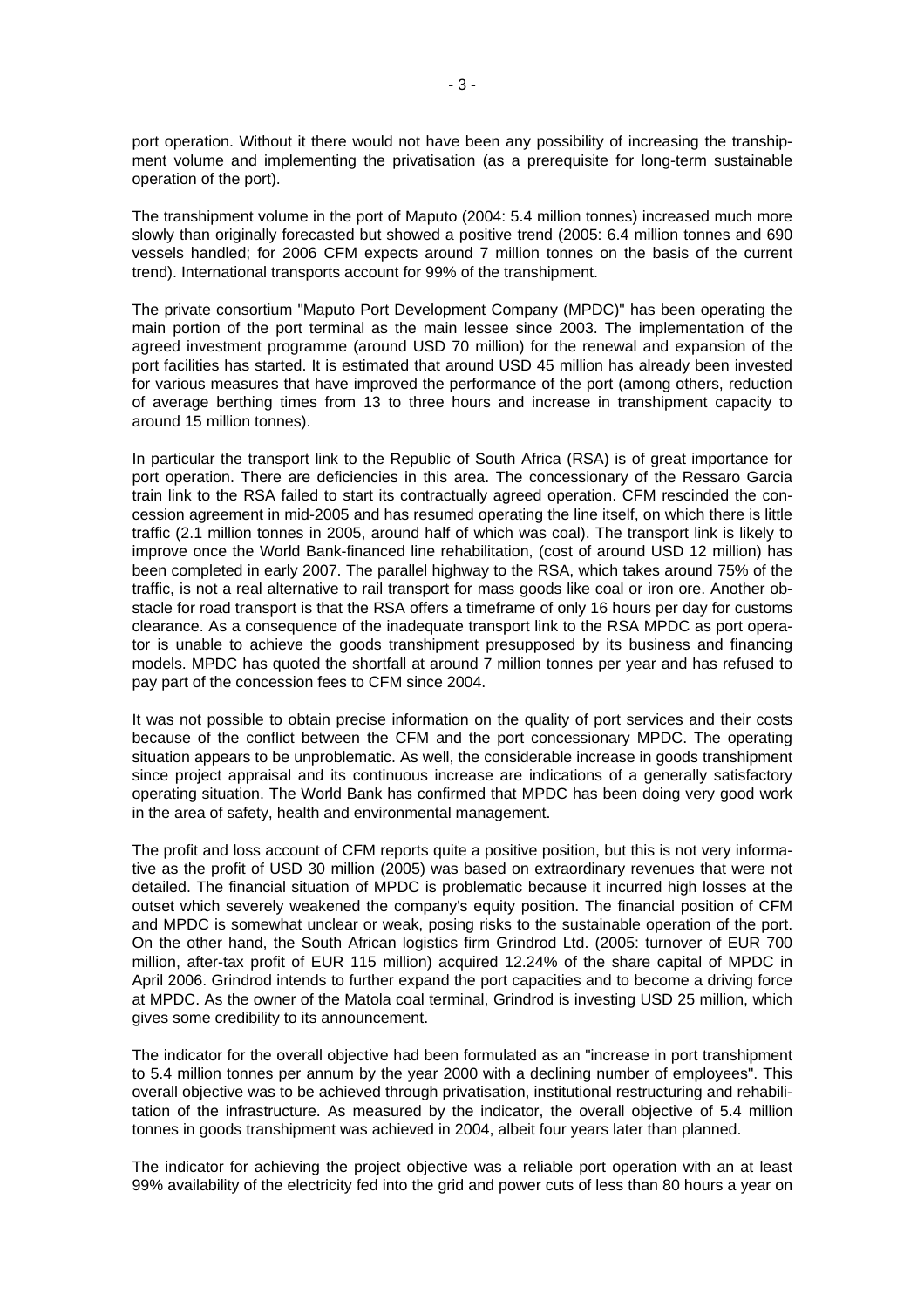the medium voltage level. The indicator was well achieved, with downtimes of around 8.6 hours on average for the years 2003 to 2005. The availability of 99.9% can be rated good.

The project was not aimed explicitly at improving the living conditions of the poor population. No details on the impact of the project on good prices and employment were available. The project was not aimed at improving the environment nor did it cause any major adverse environmental impact. It complies with the national environmental standards and has obtained all relevant certifications. The indirect environmental impacts are minor because electricity is supplied from the existing Cahora Bassa hydropower plant. The project was not intended to resolve any gender issues and had no significant potential for achieving this either. The project did not pursue the goal of improving participatory development or governance.

Based on a combined assessment of all impacts and risks described above, we have arrived at the following rating of the developmental efficacy of the project:

### Relevance:

The creation of efficient seaports is of great significance for Mozambique's economic development. Upgrading the main seaport (Maputo) was of particular importance because its transhipment and transhipment capacity have dropped sharply and represented a bottleneck to Mozambique's economic development. It was plausible that improving the supply of electricity, which was found to be inadequate at the time of the appraisal of the project, in connection with institutional reforms relating to port operation and further investment measures would contribute to improving the operation of the seaport. The FC-financed investments were closely agreed and coordinated with the government of Mozambique and with other donors such as the World Bank and the UK's DFID. The design of the FC project was appropriate. The government of Mozambique made a considerable political effort to implement the overall conception, particularly the restructuring of the seaport/railway sector with the aim of achieving more private sector involvement. What must be assessed negatively with a view to coherence is the hardly constructive policy of the RSA (de facto tantamount to restricting transit), which is considerably impairing the development of the port of Maputo. We classify the relevance of the project as good (subrating: 2).

#### **Effectiveness**

The objective of the project was to ensure a reliable supply and distribution of electricity in the port of Maputo. The indicator of "power cuts of less than 80 hours a year on the medium voltage level" which was adopted to measure its achievement is being well fulfilled with current downtimes of seven hours a year. The project output of "secure electricity supply" benefits the target group (port users) to a high degree because power cuts result in considerable safety risks and incremental costs of port operation. We classify the effectiveness of the project as good (subrating 2).

# **Efficiency**

The FC-financed measures provided most of the basic technical equipment necessary for achieving the project objectives, although the equipment dimensions technically could not be strictly geared to the transhipment volume. The investment costs of the FC-financed measures that were put in place were acceptable (production efficiency). What must be rated negative in terms of allocation efficiency is the operation of the electricity supply facilities, which were financed from FC funds and are probably not operating on a fully cost-covering basis, and the financial weaknesses of port operation. Given the shortcomings in this area we rate the project's efficiency as slightly insufficient (sub-rating 4).

# Overarching developmental impacts

The overall objective was to safeguard jobs, to contribute to domestic value generation and to achieve net foreign-exchange revenues from the export of services through an increased transhipment volume. This objective was realistic and its formulation also corresponds with the current state of knowledge. Additional impacts include the opening of the seaport to private inves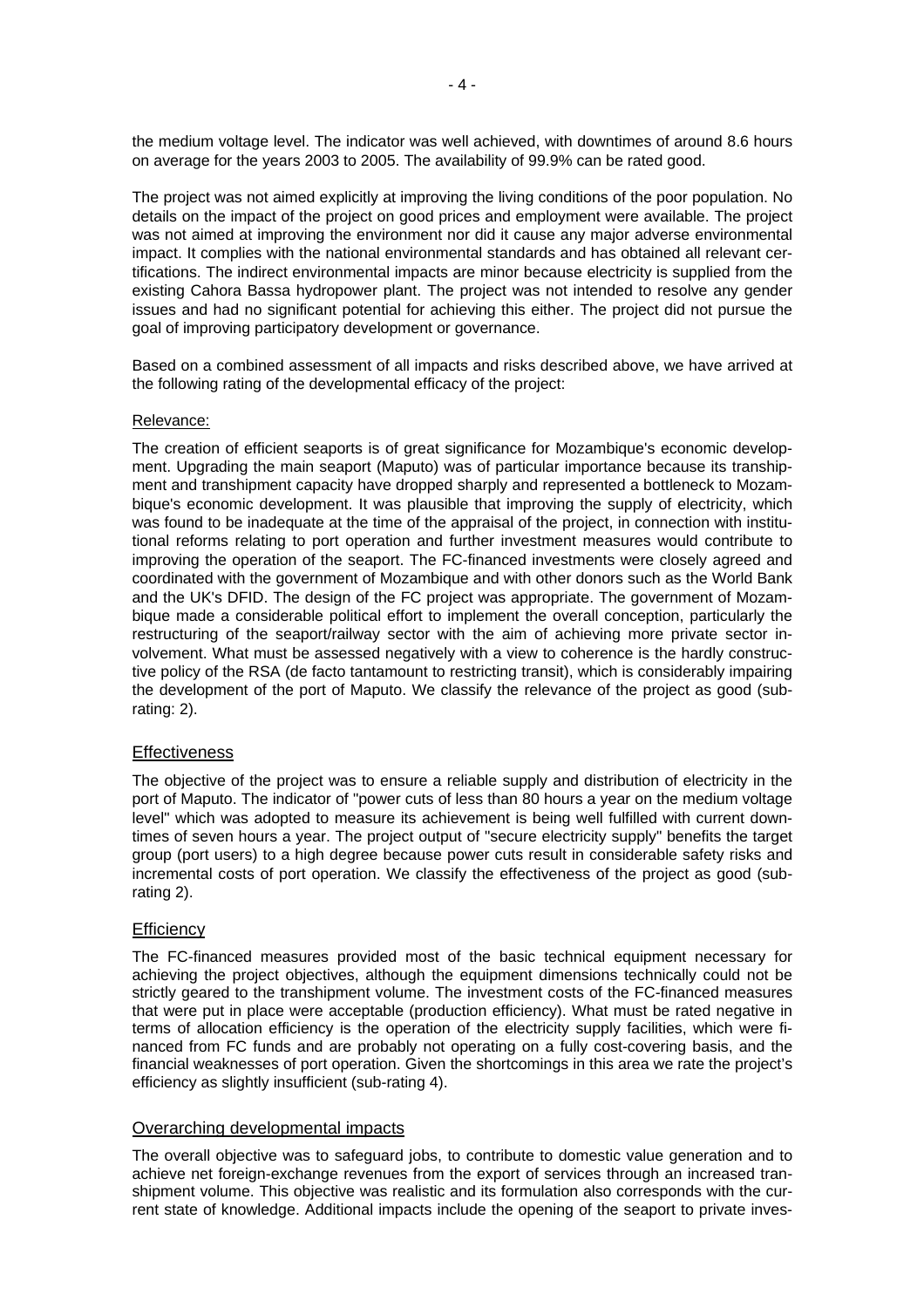tors and the increase in foreign direct investment, as well as the transfer of know-how. At the time of project appraisal, risks were identified rather on the sector level and in the technical area, while the diverging interests of countries and enterprises were given less consideration, although they were responsible for the fact that the transhipment volume remained below the expectations. As a result, the indicator for the overall objective of "increasing port transhipment to 5.4 million tonnes annually by the year 2000 with a declining number of employees" could only be achieved with a four-year delay. Since then there has been a clearly positive trend in the transhipment volume we rate the overarching developmental impacts as satisfactory (sub-rating 3).

# **Sustainability**

Given a lifetime of 20 to 30 years for the electricity supply equipment financed from FC funds, the main criterion for sustainability is whether CFM and MPDC will be able to keep the port operating throughout this period. So far the experience has been positive. The transhipment volume has grown significantly in the past years, and various lessees have made considerable investments to further improve port operation. We expect the main bottlenecks to lie in the financial situation of MPDC and CFM as the main institutions responsible for port operation. Given the weak financial position of both MPDC and CFM there is a risk that the operation of the port might deteriorate in the future. However, we do not expect the effectiveness of the project, which we have so far rated positive, to deteriorate to such an extent as to prevent positive developmental impacts in the foreseeable future. The following factors contribute to this: although the financial situation at MPDC and CFM is currently unsatisfactory, a private investor (Grindrod) is prepared to invest in MPDC. Grinrod is a credible investor who holds high stakes in a functioning electricity supply for the Port of Maputo and has already made substantial investments in a terminal in the neighbouring port of Matola. Given the strategic importance of the port it can be assumed that maintaining its operation is a high priority for the Mozambican government. The Mozambican state is now in much better economic shape than at the time of project appraisal and is capable of raising the necessary funds. We therefore assume that the positive impact of the project can be maintained over the relevant period (sub-rating 3).

In consideration of the sub-criteria mentioned above, we rate the developmental effectiveness of the project as sufficient overall (rating 3).

# **General conclusions and recommendations**

When financing infrastructure under German Financial Cooperation, national self-interest should be taken into account more strongly in cases where the projects have international impacts. This also applies to projects with strong private sector relevance. In order to make concessions more successful, greater care should be taken to determine whether a lessee has a clear longterm interest or whether their commitment is driven primarily by short-term profit expectations.

# **Notes on the methods used to evaluate project success (project rating)**

Projects are evaluated on a six-point scale, the criteria being relevance, effectiveness, "overarching developmental impact" and efficiency. The ratings are also used to arrive at a final assessment of a project's overall developmental efficacy. The scale is as follows:

- 1 Very good result that clearly exceeds expectations
- 2 Good result, fully in line with expectations and without any significant shortcomings
- 3 Satisfactory result project falls short of expectations but the positive outcomes dominate
- 4 Unsatisfactory result significantly below expectations, with negative outcomes dominating despite discernible positive outcomes